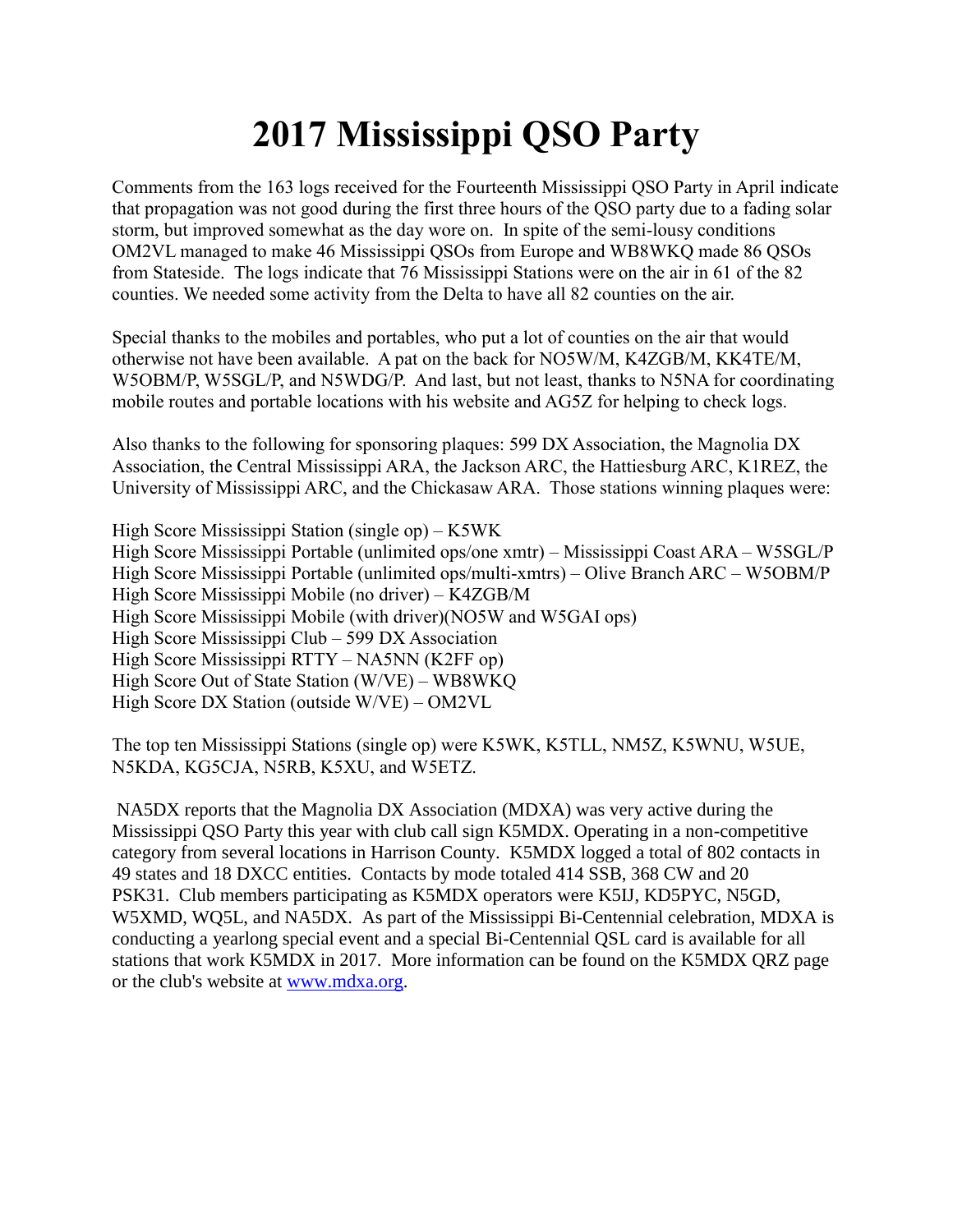MSQP results are being sent out by email to those who provided an email address or otherwise by snail mail. Those eligible for plaques and certificates will received them somewhat later by snail mail or club presentation. Remember next year the QSO Party will be held the first full weekend of April. Put April 7-8, 2018 on your long-range calendar!

The results are provided below. Note that the numerical columns are QSO Points (1 SSB and 2 CW/digital), multipliers worked, and final score

| Adams             | N5KDA          | 268  | 64 | 17,152 |
|-------------------|----------------|------|----|--------|
|                   | NO5W/M2        | 44   | 18 | 792    |
| Alcorn            | N5YAV          |      | 28 | 1,428  |
| Amite             | <b>NO5W/M2</b> | 47   | 17 | 799    |
| Attala            | K4ZGB/M        | 34   | 15 | 510    |
| Carroll           | K4ZGB/M        | 44   | 14 | 616    |
| Choctaw           | K4ZGB/M        | 4    | 2  | 8      |
| Claiborne         | W5GLA          | 27   | 16 | 432    |
| Clarke            | KK4TE/M        | 99   | 32 | 3,168  |
| Clay              | K4ZGB/M        | 54   | 22 | 1,188  |
| Covington         | NO5W/M2        | 64   | 20 | 1,280  |
| DeSoto            | W5OBM/P**      | 465  | 79 | 36,735 |
|                   | N5YW           | 61   | 36 | 2,196  |
| Forrest           | K5WK           | 798  | 67 | 53,466 |
|                   | NO5W/M2        | 64   | 21 | 1,344  |
|                   | N5FG           | 7    | 6  | 42     |
| Franklin          | <b>NO5W/M2</b> | 66   | 26 | 1,716  |
| George            | NO5W/M2        | 52   | 17 | 884    |
| Greene            | NO5W/M2        | 54   | 19 | 1,026  |
|                   | KK4TE/M        | 20   | 13 | 260    |
| Hancock           | <b>NO5W/M2</b> | 118  | 31 | 3,658  |
| Harrison          | K5MDX****      | 1190 | 67 | 79,730 |
|                   | W5SGL/P*       | 178  | 56 | 9,968  |
|                   | NO5W/M2        | 34   | 11 | 374    |
| Hinds             | K5XU           | 135  | 39 | 5,265  |
| Holmes            | K4ZGB/M        | 42   | 15 | 630    |
| Itawamba          | KG5CJA         | 203  | 42 | 8,526  |
|                   | W5NEM***       | 42   | 23 | 966    |
| Jackson           | NA5NN          | 120  | 24 | 2,880  |
|                   | <b>NO5W/M2</b> | 76   | 24 | 1,824  |
|                   | K7ZYV          | 60   | 26 | 1,560  |
| Jasper            | KK4TE/M        | 23   | 17 | 391    |
| <b>Jeff Davis</b> | NO5W/M2        | 82   | 21 | 1,722  |
| Jones             | KK4TE/M        | 27   | 19 | 513    |
| Kemper            | K4ZGB/M        | 72   | 21 | 1,512  |

## **In-State Results**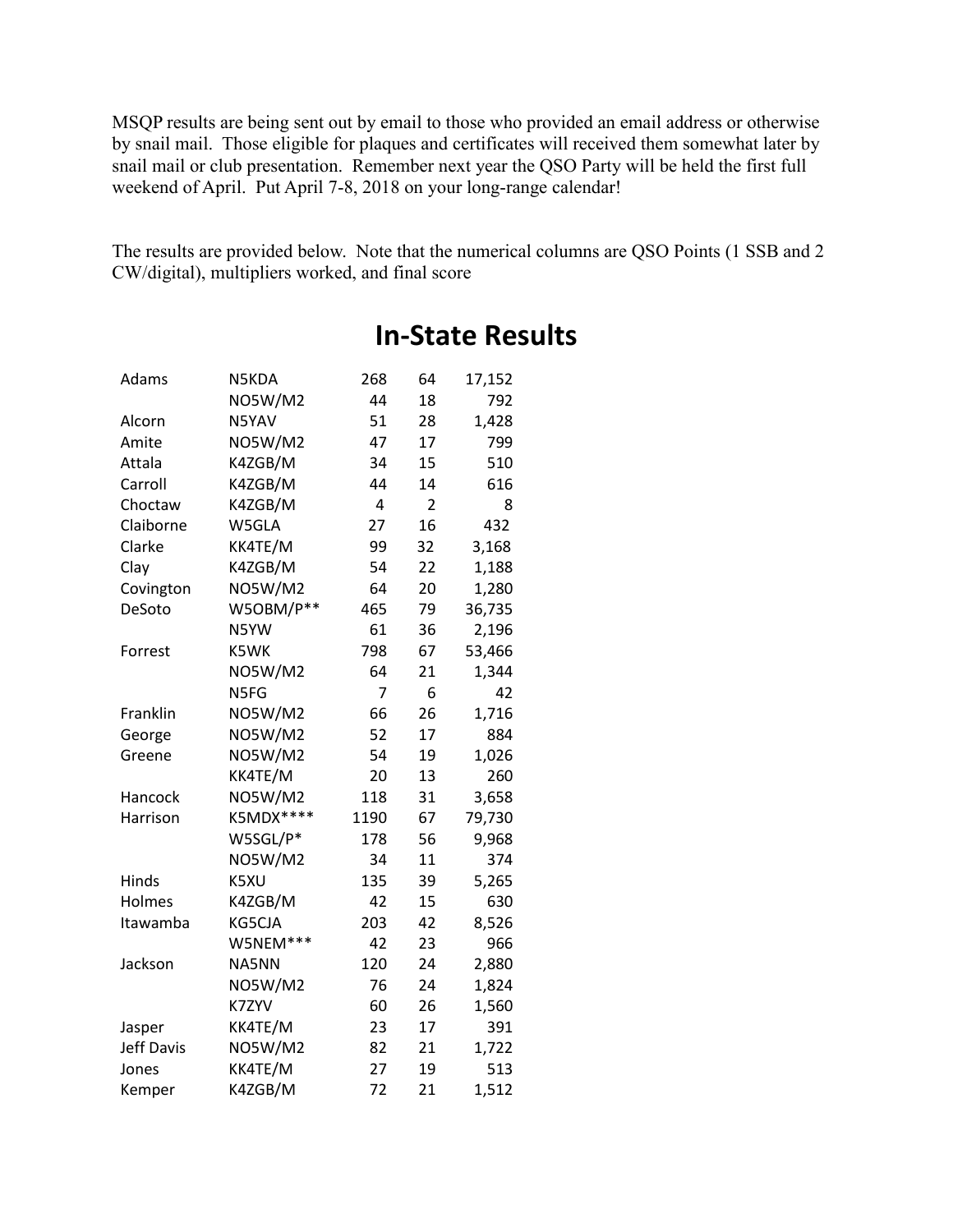| Lamar              | AG5Z#          | 958 | 89 | 85,262 |
|--------------------|----------------|-----|----|--------|
|                    | K5TLL          | 496 | 83 | 41,168 |
|                    | <b>NO5W/M2</b> | 58  | 21 | 1,218  |
| Lauderdale         | KK4TE/M        | 98  | 34 | 3,332  |
| Lawrence           | <b>NO5W/M2</b> | 34  | 12 | 408    |
| Leake              | K4ZGB/M        | 18  | 8  | 144    |
| Lincoln            | WB5ASP         | 103 | 42 | 4,326  |
|                    | <b>NO5W/M2</b> | 54  | 16 | 864    |
| Lowndes            | K4ZGB/M        | 84  | 27 | 2,268  |
| Madison            | N5WDG/P**      | 288 | 45 | 12,960 |
| Marion             | <b>NO5W/M2</b> | 58  | 12 | 696    |
| Montgomery         | K4ZGB/M        | 62  | 21 | 1,302  |
| Neshoba            | K4ZGB/M        | 54  | 15 | 810    |
|                    | NO5A           | 13  | 12 | 156    |
| Newton             | KK4TE/M        | 40  | 24 | 960    |
| Noxubee            | K4ZGB/M        | 56  | 15 | 840    |
| Oktibbeha          | K4ZGB/M        | 54  | 16 | 864    |
| <b>Pearl River</b> | K5WNU          | 462 | 50 | 23,100 |
|                    | W5UE           | 380 | 52 | 19,760 |
|                    | NO5W/M2        | 146 | 32 | 4,672  |
| Perry              | <b>NO5W/M2</b> | 50  | 18 | 900    |
| Pike               | NM5Z           | 690 | 59 | 40,710 |
|                    | NO5W/M2        | 30  | 12 | 360    |
| Pontotoc           | N5RB           | 202 | 41 | 8,282  |
| Scott              | KK4TE/M        | 59  | 27 | 1,593  |
| Smith              | KK4TE/M        | 29  | 15 | 435    |
| Stone              | <b>NO5W/M2</b> | 58  | 19 | 1,102  |
| <b>Tate</b>        | W5ETZ          | 116 | 44 | 5,104  |
| Walthall           | <b>NO5W/M2</b> | 20  | 7  | 140    |
| Warren             | W5XX#          | 806 | 92 | 74,152 |
| Wayne              | KK4TE/M        | 31  | 18 | 558    |
| Webster            | K4ZGB/M        | 20  | 8  | 160    |
| Wilkinson          | <b>NO5W/M2</b> | 50  | 17 | 850    |
| Winston            | K4ZGB/M        | 62  | 20 | 1,240  |

M – Mobile Single Op

- M2- Mobile with Driver
- # MSQP Staff not eligible for awards
- \* Portable. Multi-Op/Single Transmitter
- \*\* Portable Multi-Op/Multi Transmitter
- \*\*\* Fixed Multi-op/Multi Transmitter

\*\*\*\* Fixed Multi-op/Multi Transmitter (non-competitive)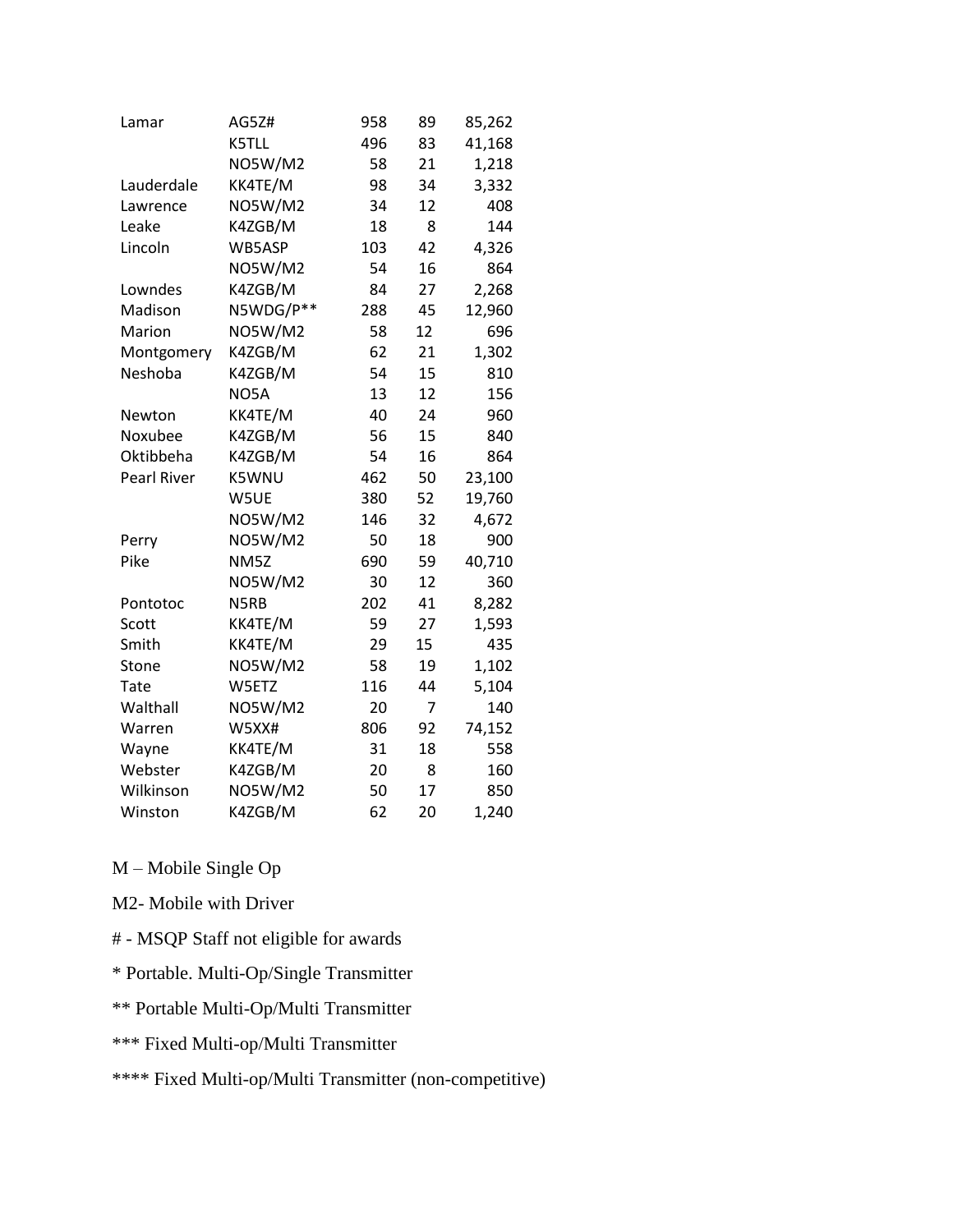## **Out of State**

| CT        | WA1SAY            | 28 | 22             | 616   |
|-----------|-------------------|----|----------------|-------|
|           | KA1PPV            | 4  | 2              | 8     |
| MA        | <b>NU10</b>       | 22 | 12             | 264   |
|           | WA1J              | 17 | 12             | 204   |
|           | KB1VXY            | 3  | 3              | 9     |
|           | W1WH              | 7  | 5              | 35    |
|           | N1NN              | 8  | 4              | 32    |
| <b>NH</b> | W1END             | 60 | 18             | 1,080 |
|           | AE1T              | 10 | 6              | 60    |
| <b>NJ</b> | N <sub>2</sub> CQ | 23 | 2              | 46    |
|           | AD3Y              | 12 | 6              | 72    |
| NY        | K5OT/2            | 46 | 15             | 690   |
|           | NA2X              | 28 | 13             | 364   |
|           | K2CYE             | 14 | 7              | 98    |
|           | KC2VOT            | 11 | 7              | 77    |
|           | KG2DWS            | 10 | 7              | 70    |
|           | K4RUM             | 12 | 5              | 60    |
|           | KD2BME            | 7  | 4              | 28    |
| MD        | K3MAW             | 42 | 13             | 546   |
|           | <b>K000</b>       | 9  | 7              | 63    |
| PA        | KF3G              | 26 | 10             | 260   |
|           | K3JAG             | 14 | 10             | 140   |
|           | WA3AAN            | 16 | 8              | 128   |
|           | AI3KS             | 9  | 5              | 45    |
| AL        | KC4TEO            | 46 | 16             | 736   |
|           | W4NBS             | 14 | 4              | 56    |
| FL        | KN4Y              | 70 | 19             | 1,330 |
|           | W4IHI             | 28 | 13             | 364   |
|           | N3RN              | 25 | 10             | 250   |
|           | K3TW              | 13 | 7              | 91    |
| GA        | KI4MZC            | 46 | 14             | 644   |
|           | WH6YH             | 14 | 6              | 84    |
|           | AB4TT             | 11 | 7              | 77    |
|           | KD4QMY            | 6  | 6              | 36    |
|           | NN4K              | 8  | 4              | 32    |
|           | K4VBM             | 3  | 3              | 9     |
|           | W4KKY             | 4  | $\overline{2}$ | 8     |
| ΚY        | N4UL              | 38 | 15             | 570   |
|           | W4LID             | 13 | 12             | 156   |
|           | K4WLG             | 9  | 7              | 63    |
| <b>NC</b> | K4BSK             | 16 | 7              | 112   |
| SC        | WN4AFP            | 29 | 13             | 377   |
| <b>TN</b> | KJ4IWZ            | 36 | 13             | 468   |
|           | N4VV              | 34 | 10             | 340   |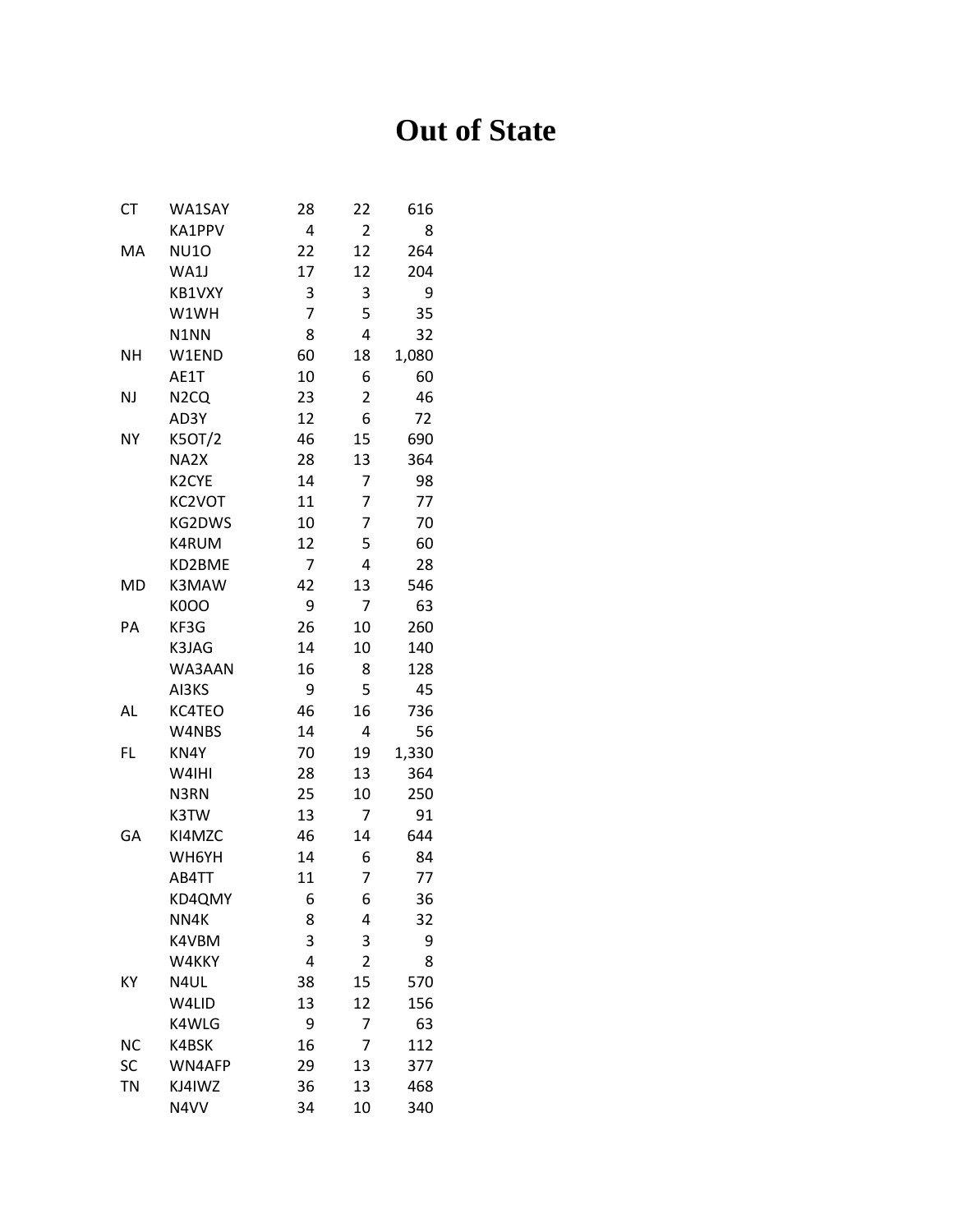|           | W4HZD             | 18           | 8              | 144          |
|-----------|-------------------|--------------|----------------|--------------|
|           | KC4ZPB            | 17           | 5              | 85           |
|           | KJ4KKD            | 9            | 7              | 63           |
|           | KM4HVE            | 4            | 3              | 12           |
| VA        | N3CKI             | 30           | 10             | 300          |
|           | K4YND             | 28           | 8              | 224          |
|           | W4ZPR             | 20           | 10             | 200          |
|           | N3TG              | 18           | 6              | 108          |
|           | W3JRD             | 9            | 6              | 54           |
|           | KM4IAJ            | 7            | 6              | 42           |
| AR        | KD5ILA            | 16           | 10             | 160          |
| LA        | KC5WA             | 10           | 7              | 70           |
| <b>NM</b> | NM5WB             | 14           | 10             | 140          |
|           | N9WL              | 4            | 2              | 8            |
| <b>ΤX</b> | N5NA              | 116          | 35             | 4,060        |
|           | N <sub>1</sub> CC | 79           | 28             | 2,212        |
|           | KJ5MA             | 31           | 22             | 682          |
|           | K5TIA             | 32           | 13             | 416          |
|           | WA5DCT            | 2            | $\mathbf{1}$   | 2            |
| CA        | WQ6X              | 14           | 7              | 98           |
|           | KK6ZLE            | 9            | 8              | 72           |
|           | WZ6ZZ             | 4            | 3              | 12           |
|           | AA6ZF             | 2            | 2              | 4            |
|           | AE6YB             | $\mathbf{1}$ | 1              | 1            |
|           | KK6VZE            | $\mathbf{1}$ | $\overline{1}$ | $\mathbf{1}$ |
| ID        | WB7CYO            | 3            | 3              | 9            |
| MT        | K1AUS             | 2            | 1              | 2            |
| OR        | W7GF              | 36           | 13             | 468          |
|           | KI7GXV            | 2            | 1              | 2            |
| UT        | K7ULS             | 6            | 3              | 18           |
| <b>WY</b> | WY7AA             | 14           | 10             | 140          |
| MI        | WB8WKQ            | 145          | 37             | 5,365        |
|           | KD2BGM            | 8            | 4              | 32           |
|           | AE8TF             | $\mathbf{1}$ | $\mathbf{1}$   | $\mathbf{1}$ |
| OH        | <b>NS80</b>       | 23           | 11             | 253          |
|           | WA8ZBT            | 20           | 9              | 180          |
|           | KC8QDQ            | 14           | 12             | 168          |
|           | W8KNO             | 13           | 5              | 65           |
|           | AA8TA             | 16           | 8              | 128          |
|           | K3YP              | 18           | 7              | 126          |
|           | K9NW              | 15           | 7              | 105          |
|           | KD8NZF/P          | 4            | 4              | 16           |
| IL        | K9WA              | 70           | 23             | 1,610        |
|           | WB9HFK            | 49           | 18             | 882          |
|           | WA9LEY            | 48           | 14             | 672          |
|           | K9CT              | 24           | 12             | 288          |
|           | K9CW              | 20           | 9              | 180          |
|           | NY9P              | 20           | 8              | 160          |